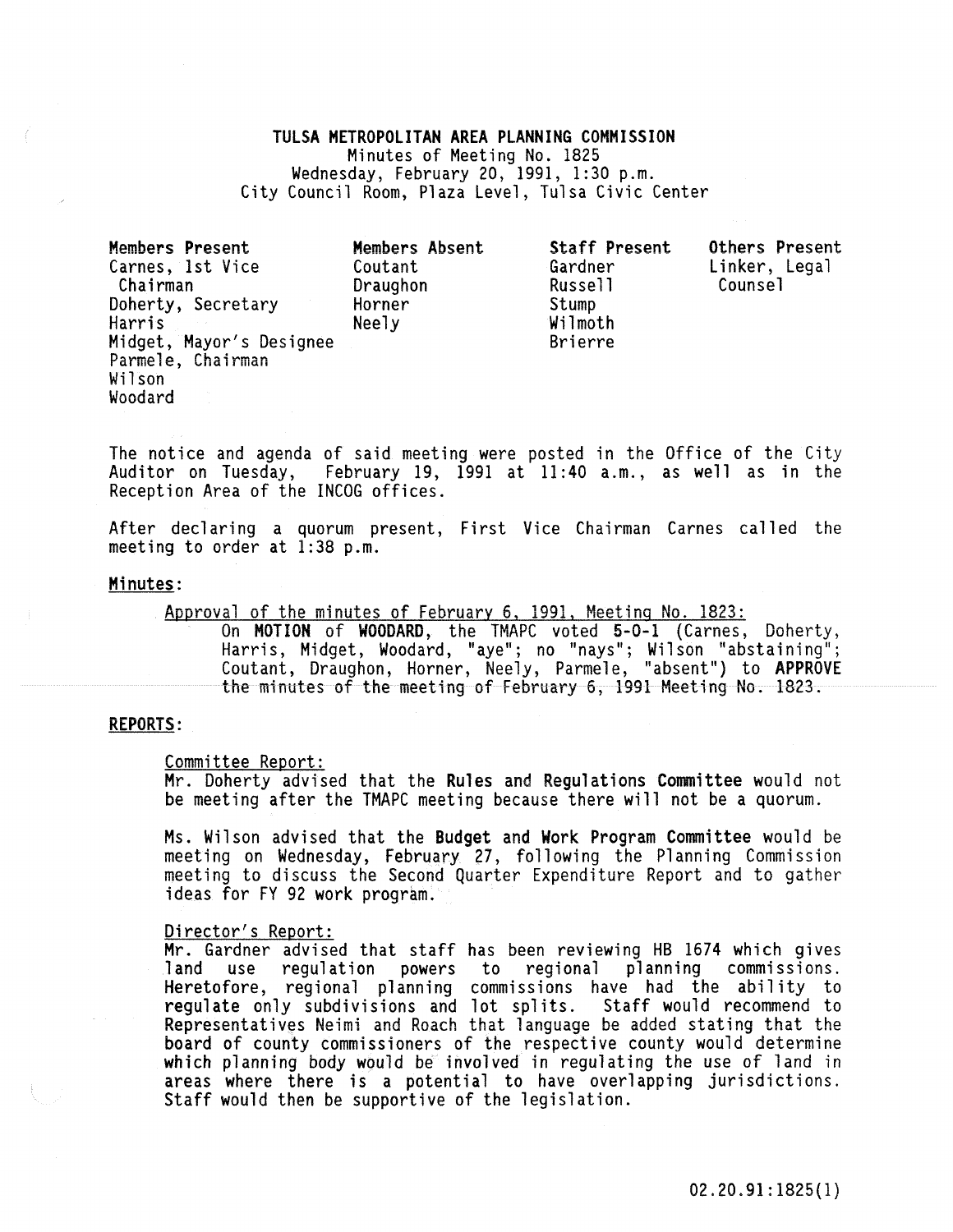#### ZONING PUBLIC HEARING

PROPOSED AMENDMENTS TO THE CITY OF TULSA AND TULSA COUNTY ZONING CODES AS RELATES TO CHANGES IN DEFINITIONS AND/OR USE UNIT CLASSIFICATIONS OF COMMUNITY GROUP HOME; FAMILY; NURSING HOME; RESIDENTIAL TREATMENT CENTER; ROOMING AND BOARDING HOUSE; TRANSITIONAL LIVING CENTER; AND CONVENT, MONASTERY AND NOVITIATE; ADDING A DEFINITION OF PERSONAL CARE; DELETING A DEFINITION FOR NEIGHBORHOOD GROUP HOME; AND AS RELATES TO PROVISIONS FOR NONDISCRIMINATION IN HOUSING, INCLUDING BUT NOT LIMITED TO THE FOLLOWING CHAPTERS OF THE ZONING CODES: CHAPTER 1, TITLE, PURPOSES, INTERPRETATIONS AND JURISDICTION; CHAPTER 4, RESIDENTIAL DISTRICT PROVISIONS; CHAPTER 6, OFFICE DISTRICT PROVISIONS; CHAPTER 7, COMMERCIAL DISTRiCT PROVISIONS; CHAPTER 8A, SCIENTIFIC RESEARCH AND DEVELOPMENT DISTRICT PROVISIONS; CHAPTER 9, INDUSTRIAL DISTRICT PROVISIONS; CHAPTER 12, USE UNITS; CHAPTER 18, DEFINITIONS; APPENDIX A, USE UNITS - ZONING DISTRICTS SUMMARY; APPENDIX B, INDEX OF LAND USES

Mr. Rich Brierre, INCOG, discussed the amendments to the City and County of<br>Tulsa Zoning Codes as it relates to group homes. He presented a brief history of the regulation of group homes. He noted there had been three changes in legislation that provided inconsistencies between the state law, the Federal<br>Fair Housing Act Amendments and the local zoning codes. Staff obtained an Fair Housing Act Amendments and the local zoning codes. attorney general's opinion which clearly stated that spacing requirements as contained in the local zoning ordinances were no longer consistent or applicable based upon the Federal Fair Housing Act Amendments and it raises questions about the public notice requirements.

Mr. Brierre advised that staff has worked with the legal staff to develop<br>something that is legally defensible. He discussed the following major<br>changes to the codes. A preamble section has been added to the code. A major<br> previously included in the term "neighborhood group home". Changes have been made to the following terms: community group home, nursing home, residential treatment center, transitional living center and rooming and boarding house. Use conditions regarding signage, spacing in community group homes, licensing and fire standards have been deleted. A number of special housing facilities were re-classified from Use Unit 8 to Use Unit 5, which would allow right in most office and commercial districts, and by special exception in single family districts. Community group homes would be allowed by right in multi-family zoning districts.

Interested Parties:<br>Francie Day

## 4504 East 67th Street

Ms. Day is the executive director of Home Life Association. Her agency provides home living supports to peopie with developmental disabilities. She commented that several years ago there was great resistance to having a particular group home in a residential area. She commented that this group home was now very acceptable and has had a positive effect in that area.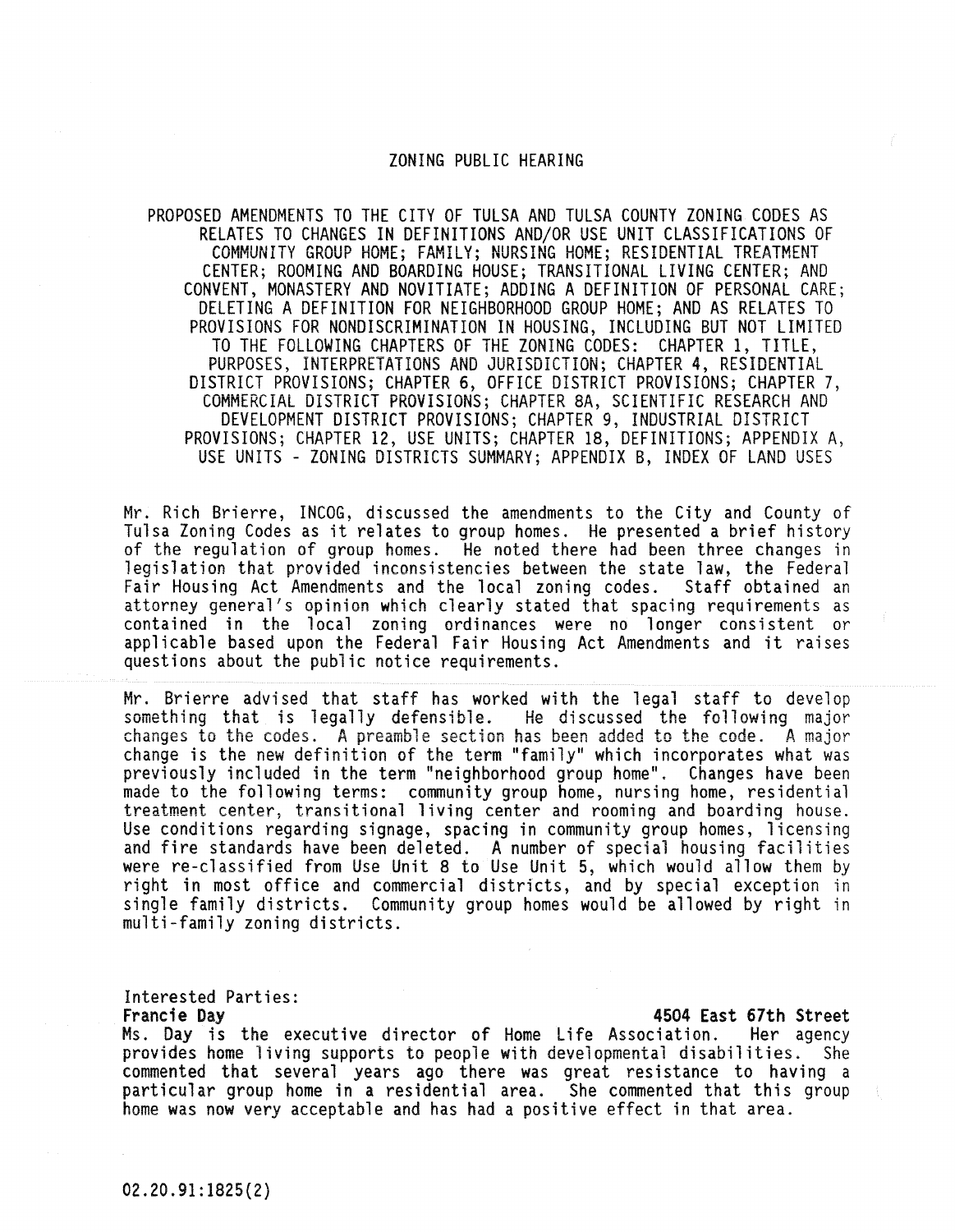## Mary Lew 7345 East 58th Place

Ms. Lew stated that in 1985 she appeared before the Planning Commission in support of the group home Ms. Day mentioned. She commented that her daughter is one of the residents in that group home. She reiterated Ms. Day's comments that this home is now very accepted in the neighborhood.

## Deborah Karns 12306 South 14th Street, Jenks

Ms. Karns was also present at the hearing five years ago. She commented that in her opinion the zoning ordinances initiated at that time have been successful. She urged the Planning Commission to continue in the direction they have been pursuing.

## Phyllis Parmenter 2725 East Skelly Drive

Ms. Parmenter stated she is with Family Mental Health. She advised that she appreciated the work the Planning Commission has been doing and stated agreement with the proposed changes.

Sharral Tye 501 East Rogers, Stillwater Ms. Tye works for Early Autumns, a residential care home. She briefed the Planning Commission on residential care homes. She advised that she is on a committee of the Oklahoma State Residential Care Home Association which is working on various elder-care issues which includes zoning. She presented the Planning Commission with a budget showing expenses for residents living in group homes of 6, 10, 12, 16 and 24 residents. She advised that she would<br>like to see the number of residents allowed in a group homes increased. She like to see the number of residents allowed in a group homes increased. stressed that every government level should have a model that will work for providing housing for the disabled and elderly.

## Comments & Discussion:

Mr. Linker, legal counsel, advised that the legal department was satisfied with the proposal.

## TMAPC Review Session:

Mr. Doherty advised that the Rules and Regulations Committee recommended the changes, which are being presented today, for approval by the TMAPC.

TMAPC ACTION; 7 members present:<br>On MOTION of DOHERTY, the TMAPC voted 7-0-0 (Carnes, Doherty, On **MOTION** of **DOHERTY**, the TMAPC voted <mark>7-0-0</mark> (Carnes, Doherty,<br>Harris, Midget, Parmele, Wilson, Woodard, "aye"; no "nays"; no "abstentions"; Coutant, Draughon, Horner, Neely, "absent") to RECOMMEND that the City Council and the Board of County Commissioners APPROVE changes to their respective Zoning Codes regarding the regulation of group homes as recommended by staff.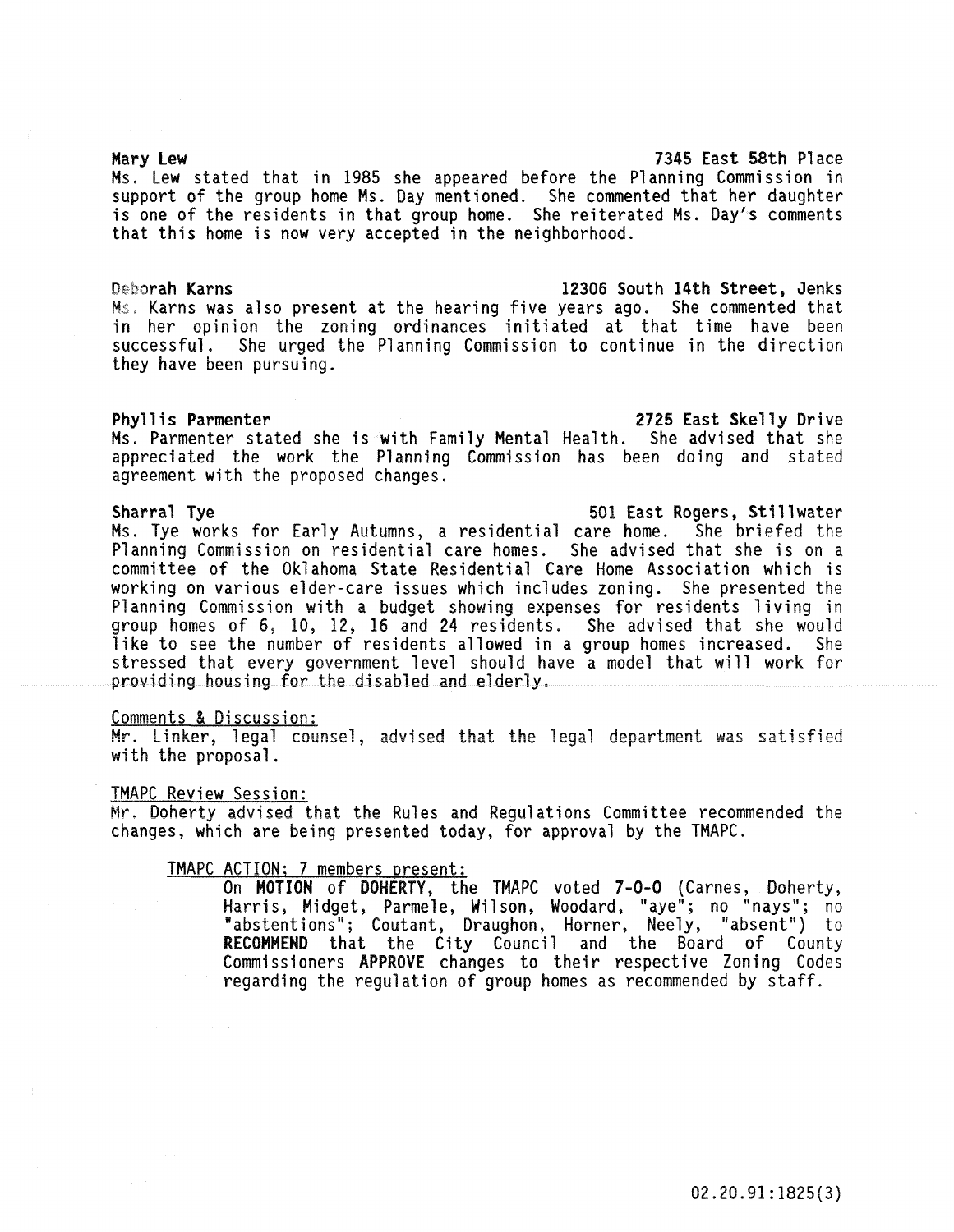#### SUBDIVISIONS:

#### ACCESS CHANGE ON RECORDED PLAT

Moreland Second Addition (2893) 4325 East 51st Street South OM

This is an access change on a recorded plat to align the actual driveways as constructed with 51st Street improvements with the platted access points. Mr. Wilmoth advised that it has been approved by traffic engineering and staff recommended approval.

TMAPC ACTION; 6 members present:<br>On MOTION of DOHERTY, the TMAPC voted 6-0-0 (Carnes, Doherty, Harris, Midget, Wilson, Woodard, "aye"; no "nays"; no<br>"abstentions"; Coutant, Draughon, Horner, Neely, Parmele, "abstentions"; Coutant, Draughon, Horner, "absent") to APPROVE the above access change on the Recorded Plat for Moreland Second Addition as recommended by staff.

#### \* \* \* \* \* \* \* \*

#### CONTINUED ZONING PUBLIC HEARING

Application No.: Z-630S Applicant: Beard Present Zoning: Proposed Zoning: 1M Location: SE/c of East Oklahoma Street North & North Utica Avenue Date of Hearing: January 16, 1991 Continuance Requested by Applicant to: February 20, 1991 IL

At the time of the hearing, the Applicant was not present.

Mr. Harris commented that he had spoken with Mr. and Mrs. Beard and they indicated that they may not pursue the matter but no official notice had been given to staff or to TMAPC. He stated it would be appropriate for the Planning Commission to deny the request. If the applicant wished to receive the requested zoning, they would have to begin again.

The Chairman again called for the applicant. The applicant was not present.

TMAPC ACTION; 6 members present:<br>On MOTION of DOHERTY, the TMAPC voted 6-0-0 (Carnes, Doherty, Harris, Midget, Wilson, Woodard, "aye"; no "nays"; no "abstentions"; Coutant, Draughon, Horner, Neely, Parmele, "absent") to RECOMMEND that the City Council DENY 1M zoning for Z-630S.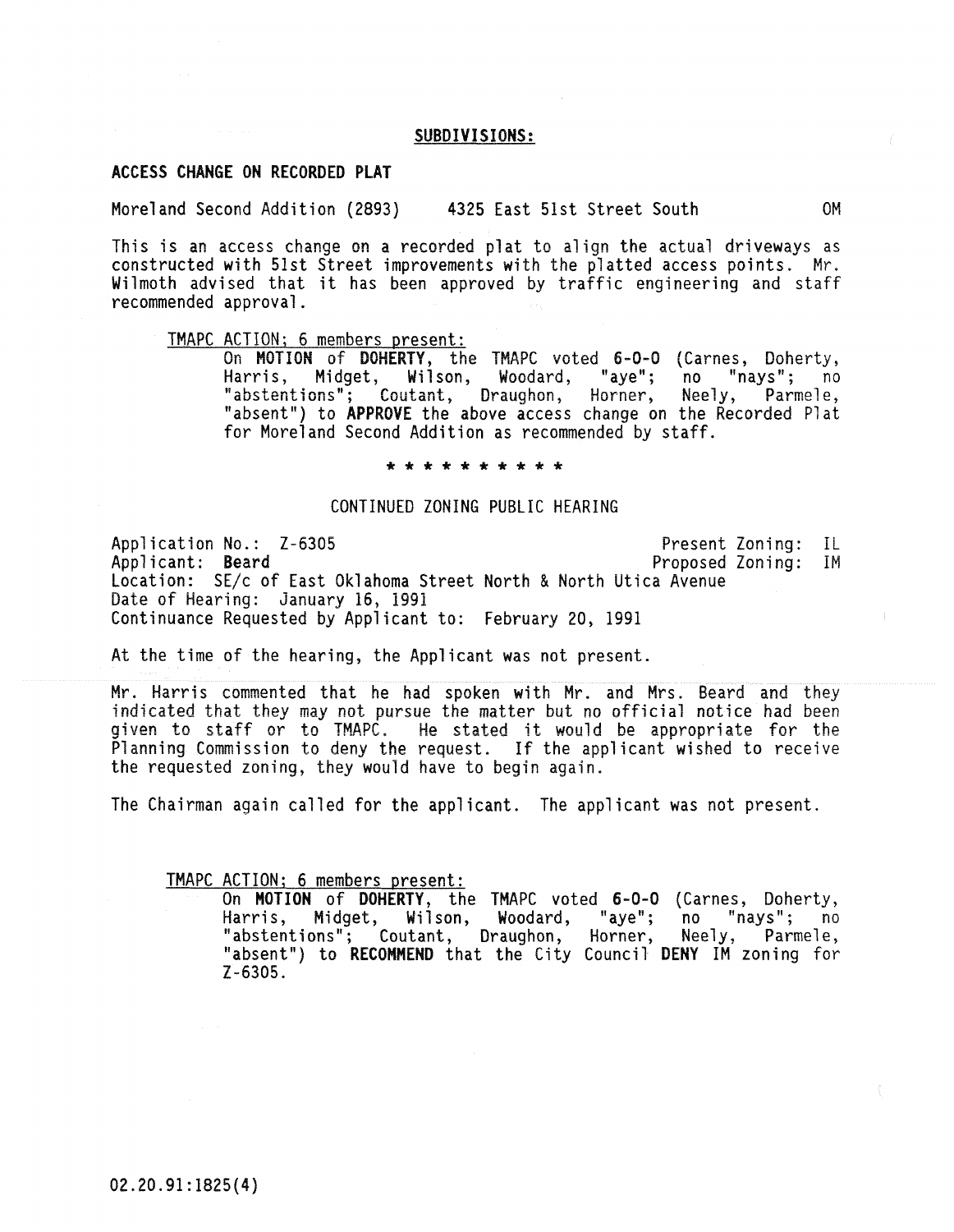#### lOT SPLITS FOR RATIFICATION OF PRIOR APPROVAL:

| $L-17387$ (1993) | Silva                                  |  | 2253 East 38th Street |
|------------------|----------------------------------------|--|-----------------------|
| $L-17388$ (283)  | Crow-Tulsa-Lippe 7666 East 61st Street |  |                       |
| $L-17389$ (883)  | Nelson                                 |  | 3120 East 71st Street |

#### Staff Recommendation:

Mr. Wilmoth advised the Planning Commission that all items were in order and recommended approval.

#### TMAPC ACTION; 6 members present:

On MOTION of DOHERTY, the TMAPC voted 6-0-0 (Carnes, Doherty, Harris, Midget, Wilson, Woodard, "aye";<br>"abstentions"; Coutant, Draughon, Horner, "absent") to RATIFY the above listed lot splits prior approval, as recommended by staff. no "nays"; no Neely, Parmele, as having received

\* \* \* \* \* \* \* \* \* \*

PUD 454-2: Minor Amendment of the required 7.5' side yard to 5'. located east of the northeast corner of East 105th Place South and South Erie Avenue. (Lot 33, Block 2, Wexford Estate)

Staff Recommendation:

PUD 454 is a 20 acre residential development with an underlying zoning of RS-1<br>and has been approved for a maximum of 52 detached single-family dwellings. The applicant is now requesting a minor amendment of the 7.5' sideyard requirement to 5', on one side, to permit a dwelling under construction. After review of the applicant's submitted foundation survey. Staff finds the request to be minor in nature and consistent with the original PUD. Although the survey shows 5.6' setback from the east property line, the brick exterior will utilize the additional 6'

Staff recommends APPROVAL of minor amendment PUD 454-2, subject to the applicant's submitted foundation location survey.

## TMAPC ACTION; 6 members present:

On MOTION of MIDGET, the TMAPC voted 6-0-0 (Carnes, Doherty, Harris, Midget, Wilson, Woodard, "aye"; no "nays"; no "abstentions"; Coutant, Draughon, Horner, Neely, Parmele, "absent") to APPROVE Minor Amendment PUD 454-2, of the required<br>7.5' side yard to 5' on Lot 3, Block 2, Wexford Estates, as 7.5' side yard to 5' on Lot 3, Block 2, Wexford Estates, as recommended by staff.

\* \* \* \* \* \* \* \* \* \*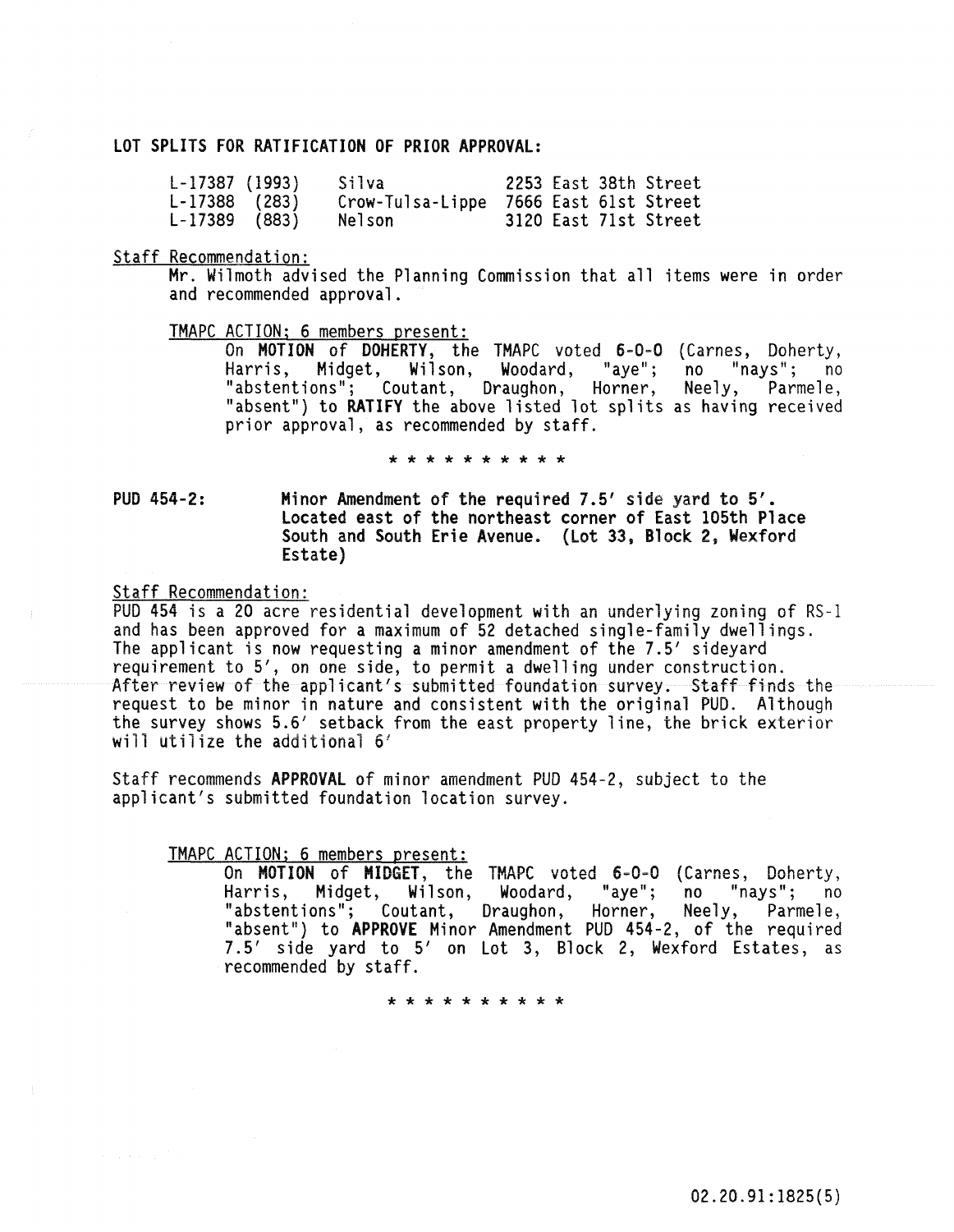## PUD 461-1 Minor Amendment of the required 30' setbacK from the south property line to 25'. Located at the northeast corner of South Hudson Avenue and East 104th Street South. Lot 8, BloCK 2, Forest Pointe

#### Staff Recommendation:

PUD 461, Forest Pointe, is a 9.6 acre development that has been approved for 24 detached single-family dwelling units. The applicant is requesting a minor amendment, for one lot, of the required 30' setback from the south property line to 25'. The subject tract is bisected by a 20' dedicated drainage easement.

After review of the applicant's submitted plot plan and field investigation, Staff finds the request to be minor in nature and consistent with the original PUD. The proposed 25' setback should have little detrimental impact on the abutting lots.

Therefore, Staff recommends APPROVAL of minor amendment PUD 461-1 subject to the applicant's submitted site plan.

# TMAPC ACTION; 6 members present:

On **MOTION** of **MIDGET**, the TMAPC voted 6-0-0 (Carnes, Doherty,<br>Harris, Midget, Wilson, Woodard, "aye"; no "nays"; no<br>"abstentions"; Coutant, Draughon, Horner, Neely, Parmele, "abstentions"; Coutant, Draughon, "absent") to APPROVE Minor Amendment PUD 461-1 to reduce the required 30' setback from the south property line to 25' on Lot 8, Block 2, Forest Pointe, as recommended by staff.

#### \* \* \* \* \* \* \* \* \* \*

PUD 179-C-8 Minor Amendment to the Development Area "C" and "D" ground sign standards -- Located west of the southwest corner of East 7Ist Street South and South 85th East Avenue

Presently Development Area "C" is allowed one ground sign on 85th Avenue and one ground sign setback at least 175' from the centerline of 71st Street. The applicant is proposing to amend the requirements for the ground sign near ?lst Street as follows:

|          | Minimum Setback from | Maximum | Maximum               |  |
|----------|----------------------|---------|-----------------------|--|
|          | centerline of 71st   |         | Sign Size Sign Height |  |
| Existing | 175'                 | 250 SF  | 40'                   |  |
| Proposed | 60'                  | 176 SF  | 25'                   |  |

The standards for the ground sign on 85th Avenue are not proposed to be changed.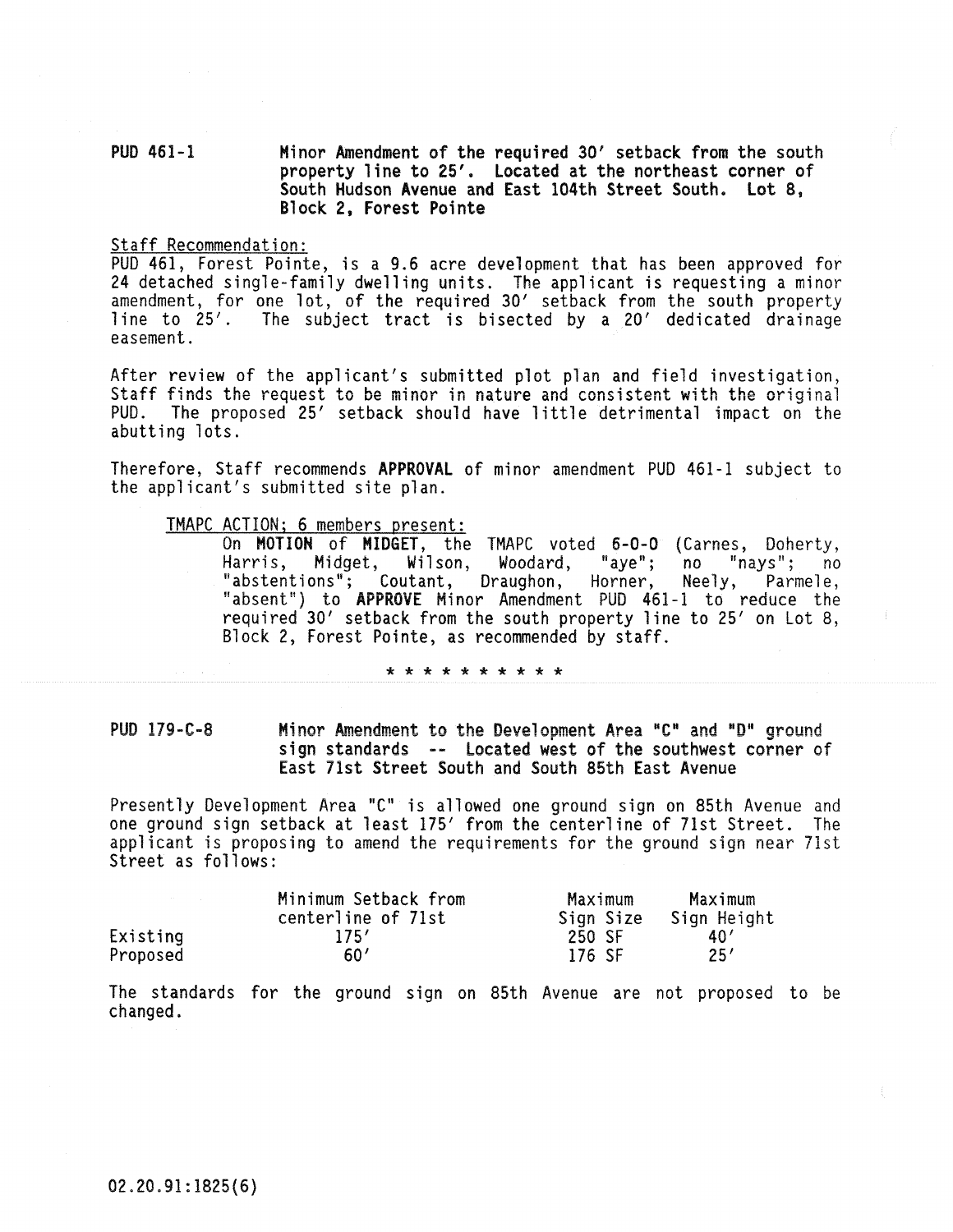In Development Area "D" one ground sign is allowed and the applicant proposes to amend the standards for it as follows:

|          | Minimum Setback from | Maximum   | Maximum     |
|----------|----------------------|-----------|-------------|
|          | centerline of 71st   | Sign Size | Sign Height |
| Existing | 60'                  | 120 SF    | 25'         |
| Proposed | 60'                  | 90 SF     | 20'         |

Staff feels that a row of 4 pole signs along this portion of 71st Street (that includes the sign allowed in Development Area "8" and the existing Firestone Store sign), is not as attractive as some other types of signage, but with the reductions in display surface area proposed, Staff can support the proposed amendment.

Therefore, Staff recommends APPROVAL of Minor Amendment PUD 179-C-8 as requested.

PUD 179-C: Detail Sign Plan - Development Area "C"

If minor amendment PUD 179-C-8 is approved, Staff recommends the ground sign fronting 71st Street in Development Area "e" be given Detail Sign Plan approval.

TMAPC ACTION; 6 members present: On MOTION of WILSON, the TMAPC voted 6-0-0 (Carnes, Doherty, Harris, Midget, Wilson, Woodard, "aye"; no "nays"; no "abstentions"; Coutant, Draughon, Horner, Neely, Parmele, "absent") to APPROVE Minor Amendment to PUD 179-C-8 and the Detail Sign Plan for Development Area "C", as recommended by staff.

'\* '\* '\* '\* '\*

There being no further business, the Chairman declared the meeting adjourned at 2:26 p.m.

 $D$ ate Approved:  $\frac{1}{2}$ Chairman

ATTEST: Wer. Secretary